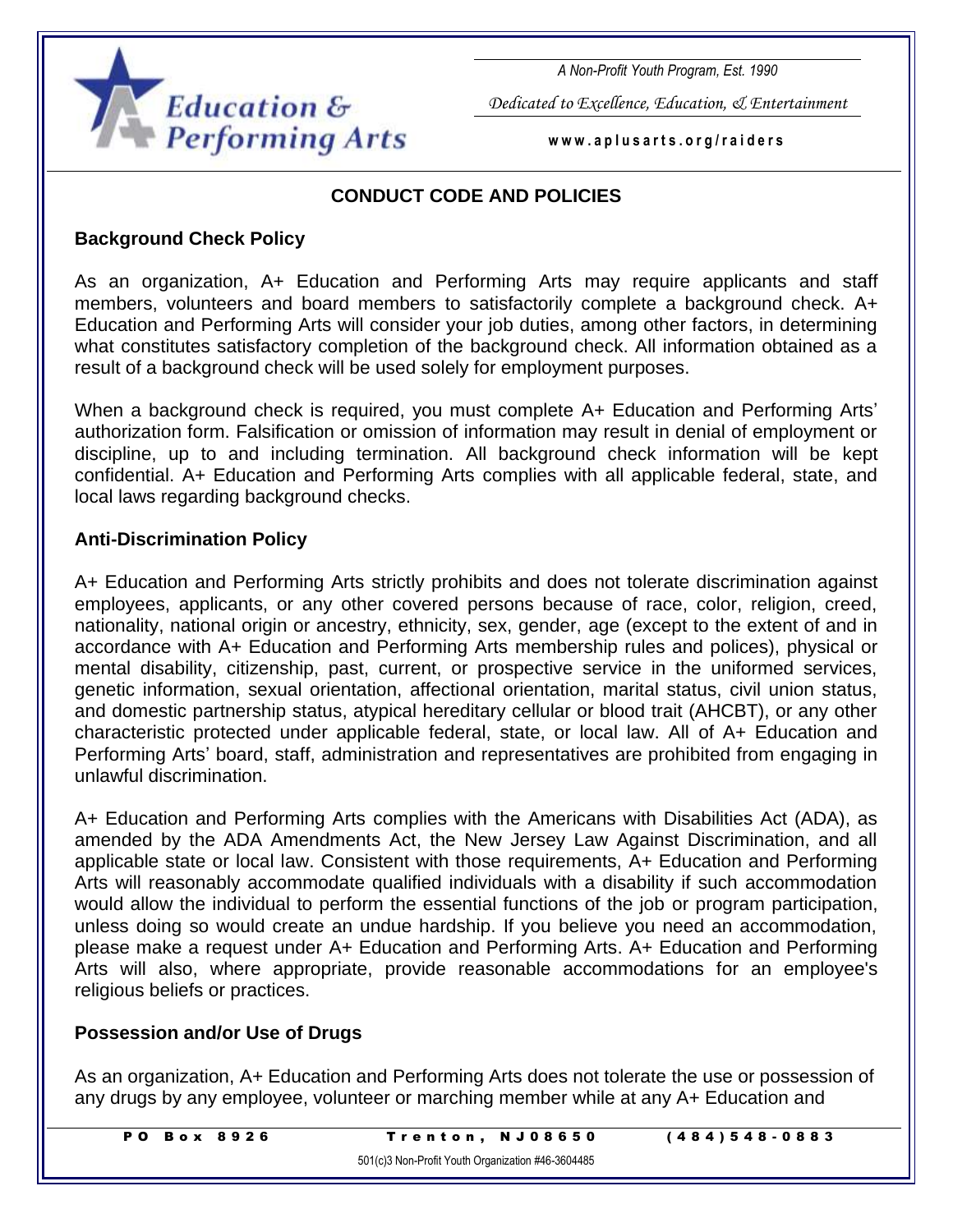Performing Arts function. This includes practices, shows, tour, or anytime that members are together as participants in A+ Education and Performing Arts.

### **Possession and/or Use of Alcohol**

As an organization, A+ Education and Performing Arts does not tolerate the use or possession of any alcohol by any employee, volunteer or marching member while at any A+ Education and Performing Arts function. This includes practices, shows, tour, or anytime that members are together as participants in any function of any A+ program.

### **Anti-Harassment Policy**

A+ Education and Performing Arts strictly prohibits and does not tolerate unlawful harassment against staff, members, administrators, volunteers, board members or any other covered persons because of race, religion, creed, national origin, ancestry, sex, gender, age, physical or mental disability, citizenship, genetic information, past, current or prospective service in the uniformed services, or any other characteristic protected under applicable federal, state, or local law.

### **Sexual Harassment**

A+ Education and Performing Arts has adopted the EEOC's definition of sexual harassment. Unwelcome sexual advances, requests for sexual favors, and other verbal or physical conduct of sexual nature are considered to be sexual harassment when:

- •Submission to such conduct is made either directly or indirectly a term or condition of
- employment or participation;
- •Submission to or rejection of such conduct is used as the basis for employment or participation decisions which affect an employee, volunteer or student;
- •Such conduct has the purpose or the effect of unreasonably interfering with an employee's, volunteers or student's routine performance or creating an intimidating, hostile or offensive working environment.

The following are some examples of conduct which may be considered sexual harassment and, therefore, are prohibited by this policy;

- Repeated, unwelcome and offensive sexual flirtations, advances or propositions;
- Continued or repeated verbal abuse of sexual nature;
- Continued or repeated graphic verbal commentaries about a person's body;
- Display of sexually suggestive objects or pictures;
- Continued or repeated suggestive sexual comments or remarks
- Continued or repeated insults, humor, or jokes about a person's sex or traits relating to sex;
- Continued or repeated touching, pinching or brushing a person's body.

This list is illustrative only, and not exhaustive. No form of sexual harassment will be tolerated. Harassment is prohibited both on any A+ Education and Performing Arts controlled or managed premises and at events.

Sexual harassment does not refer to occasional socially acceptable compliments. It refers to

| <b>PO Box 1838</b> | Burlington, NJ 08016                              | $(484)548 - 0883$ |
|--------------------|---------------------------------------------------|-------------------|
|                    | 501(c)3 Non-Profit Youth Organization #46-3604485 |                   |
|                    | Page 2 of 5                                       |                   |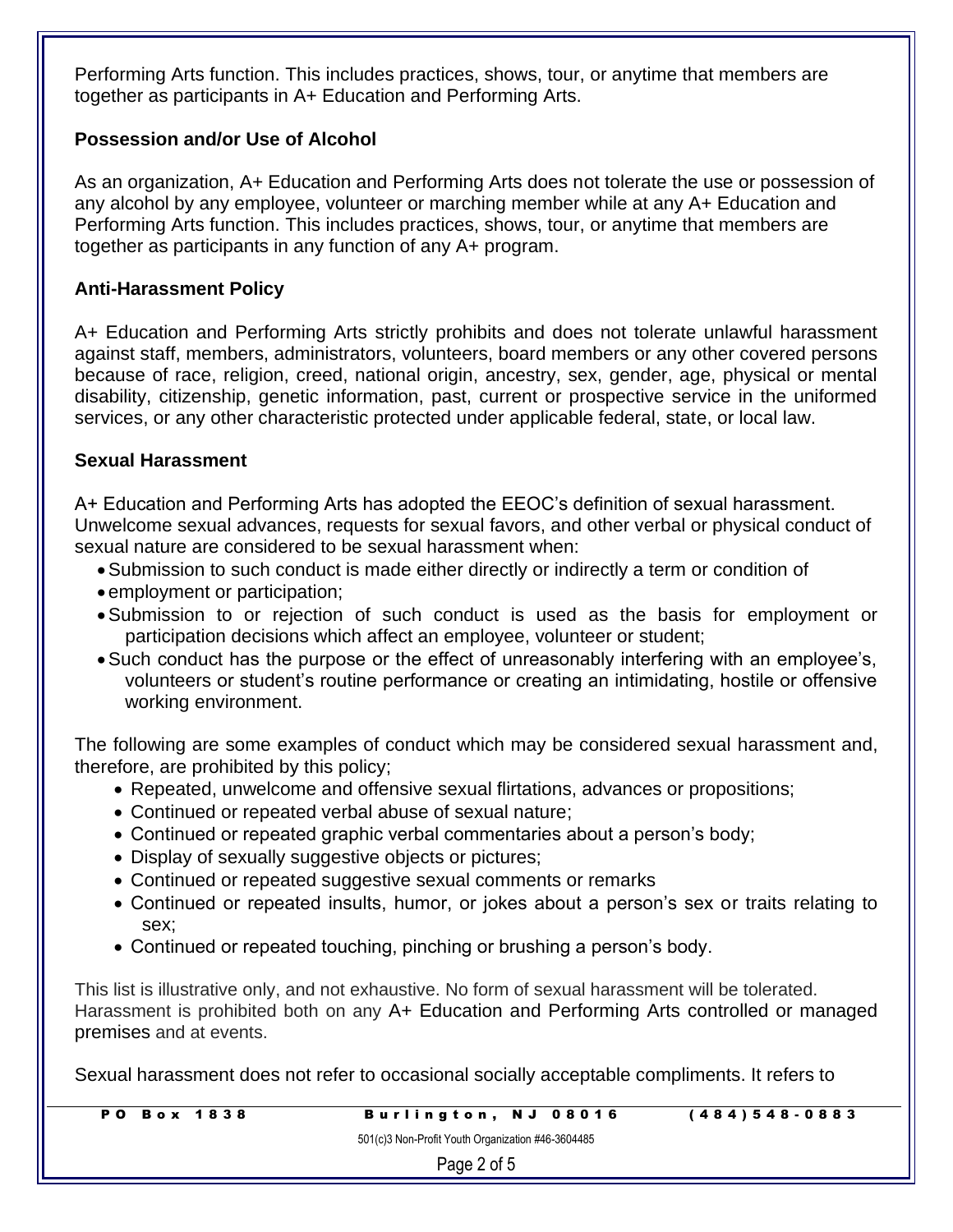behavior that is unwelcome, personally offensive or sufficiently severe or repeated that it alters the conditions of employment and creates an abusive working environment. A+ Education and Performing Arts does tolerate sexual harassment in any form.

### **Bullying /Other Types of Harassment**

A+ Education and Performing Arts' anti-harassment policy applies equally to harassment based on an employee's race, religion, creed, national origin, ancestry, age, physical or mental disability, citizenship, genetic information, past, present or prospective service in the uniformed services, or any other characteristic protected under applicable federal, state, or local law.

Such harassment includes harassment that is:

- Verbal (for example, epithets, derogatory statements, slurs, derogatory comments or jokes).
- Physical (for example, assault or inappropriate physical contact).
- Visual (for example, displaying derogatory posters, cartoons, drawings or making derogatory gestures).
- Online (for example, derogatory statements or sexually suggestive postings in any social media platform including Facebook, Twitter, Instagram, Snapchat, etc.).

This list is illustrative only, and not exhaustive. No form of harassment will be tolerated. Harassment is prohibited both on any A+ Education and Performing Arts controlled or managed premises and at events.

### **Staff Relationships**

As an organization, A+ Education and Performing Arts recognizes the importance of a proper environment in which all of our members may grow and mature. To maintain this professional, educational environment, A+ Education and Performing Arts will not allow relationships between instructional staff, support staff, or administration and any member of the organization. If any instructional staff, support staff or administration member is involved in a relationship with a member, that staff member will be removed from A+ Education and Performing Arts immediately.

# **Hazing**

Hazing is defined as any action or situation which includes any mental or physical requirement, request or obligation placed upon any person (pledge, new member, associate member, member, affiliate, guest) which could cause discomfort, pain, fright, disgrace, injury or which is personally degrading or which violates any federal, state, local statute or University policy. Any activity described in this definition upon which the initiation, or admission into, or affiliation with, or continued membership in an organization is directly or indirectly conditional, shall be presumed to be "forced" activity.

#### **Sex Abuse Prevention Policy**

A+ Education and Performing Arts prohibits and does not tolerate sexual abuse or misconduct in the workplace or during any organization-related activity. A+ Education and Performing Arts provides procedures for staff, volunteers, board members, members or any other victims of sexual abuse or misconduct to report such acts. Those reasonably suspected or believed to have

| <b>PO Box 1838</b> |
|--------------------|
|--------------------|

501(c)3 Non-Profit Youth Organization #46-3604485

Page 3 of 5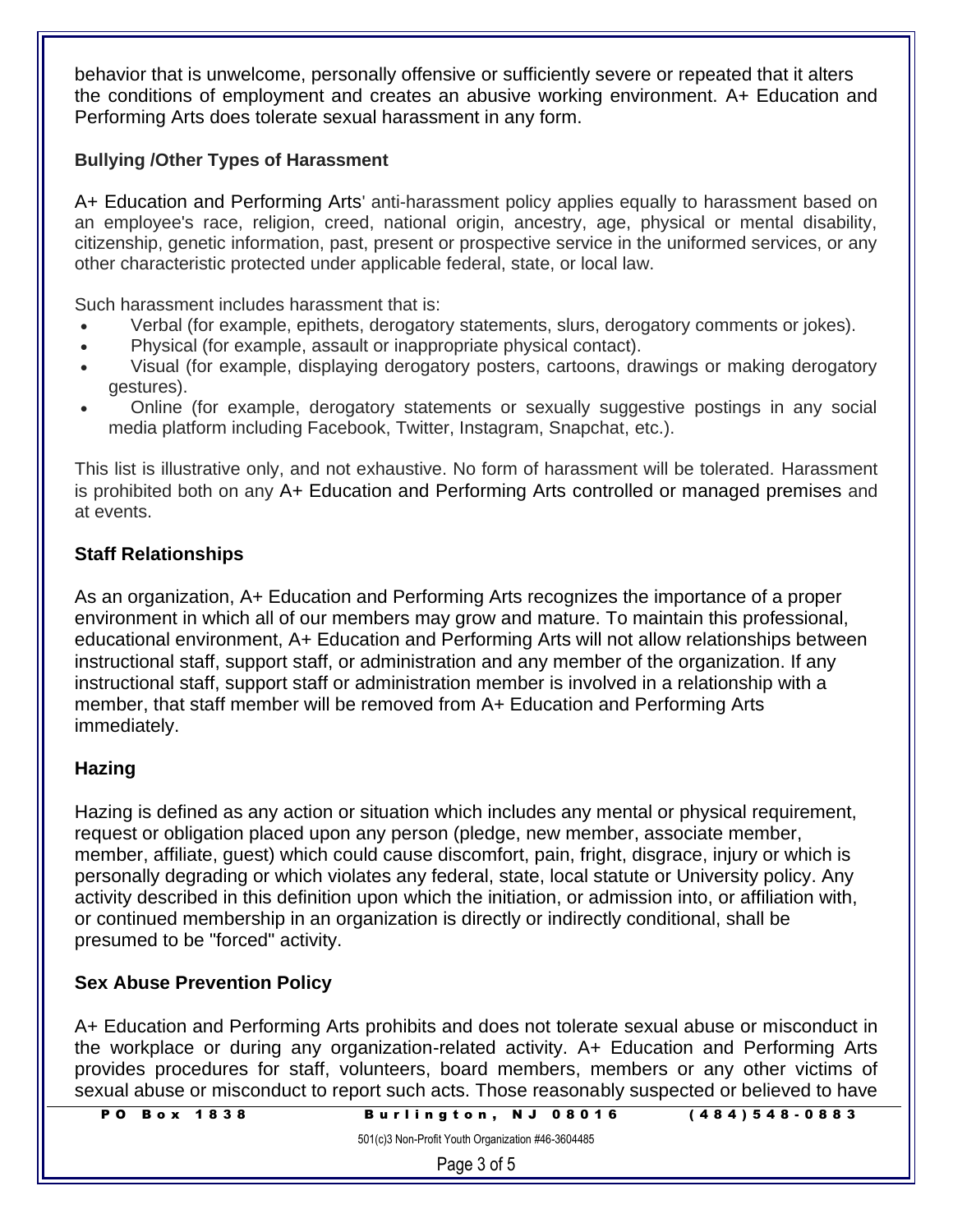committed sexual abuse or misconduct will be appropriately disciplined, up to and including termination of employment or membership, as well as criminally prosecuted. No staff, volunteers, board members, members or other person, regardless of his or her title or position has the authority to commit or allow sexual abuse or misconduct.

The following definitions or examples of sexual abuse, misconduct or harassment, may apply to any and/or all of the following persons – staff, members, board members, volunteers or other third-parties.

Sexual abuse or misconduct may include, but is not limited to:

- •Child sexual abuse any sexual activity, involvement or attempt of sexual contact with a person who is a minor (under 18 years old) where consent is not or cannot be given.
- •Sexual activity with another who is legally incompetent or otherwise unable to give consent.
- •Physical assaults or violence, such as rape, sexual battery, abuse, molestation or any attempt to commit such acts.
- •Unwanted and intentional physical conduct that is sexual in nature, such as touching, pinching, patting, brushing, massaging someone's neck or shoulders and/or pulling against another's body or clothes.
- Material such as pornographic or sexually explicit images, posters, calendars or objects.
- •Unwelcome and inappropriate sexual activities, advances, comments, innuendoes, bullying, jokes, gestures, electronic communications or messages (e.g. email, text, social media, voicemail), exploitation, exposure, leering, stalking or invasion of sexual privacy.
- •A sexually hostile environment characterized as comments or conduct that unreasonably interferes with one's work performance or ability to do the job or creates an intimidating, hostile or offensive environment.
- •Direct or implied threats that submission to sexual advances will be a condition of employment or affiliation with the organization.

Immediately report suspected sexual abuse or misconduct. It is not required to directly confront the person who is the source of the report, question or complaint. A+ Education and Performing Arts will take every reasonable measure to ensure that those named in complaint of misconduct, or are too closely associated with those involved in the complaint, will not be part of the investigative process.

# **Anti-Retaliation Policy**

As an organization, A+ Education and Performing Arts strictly prohibits and does not tolerate unlawful retaliation against any person (board member, employee, pledge, new member, associate member, member, affiliate). All forms of unlawful retaliation are prohibited, including any form of discipline, reprisal, intimidation, or other form of retaliation for participating in any activity protected by law.

This policy is not intended to restrict communications or actions protected or required by state or federal law.

# **Reporting Procedures**

P O B o x 1838 Burlington, NJ 08016 (484) 548-0883

501(c)3 Non-Profit Youth Organization #46-3604485

Page 4 of 5